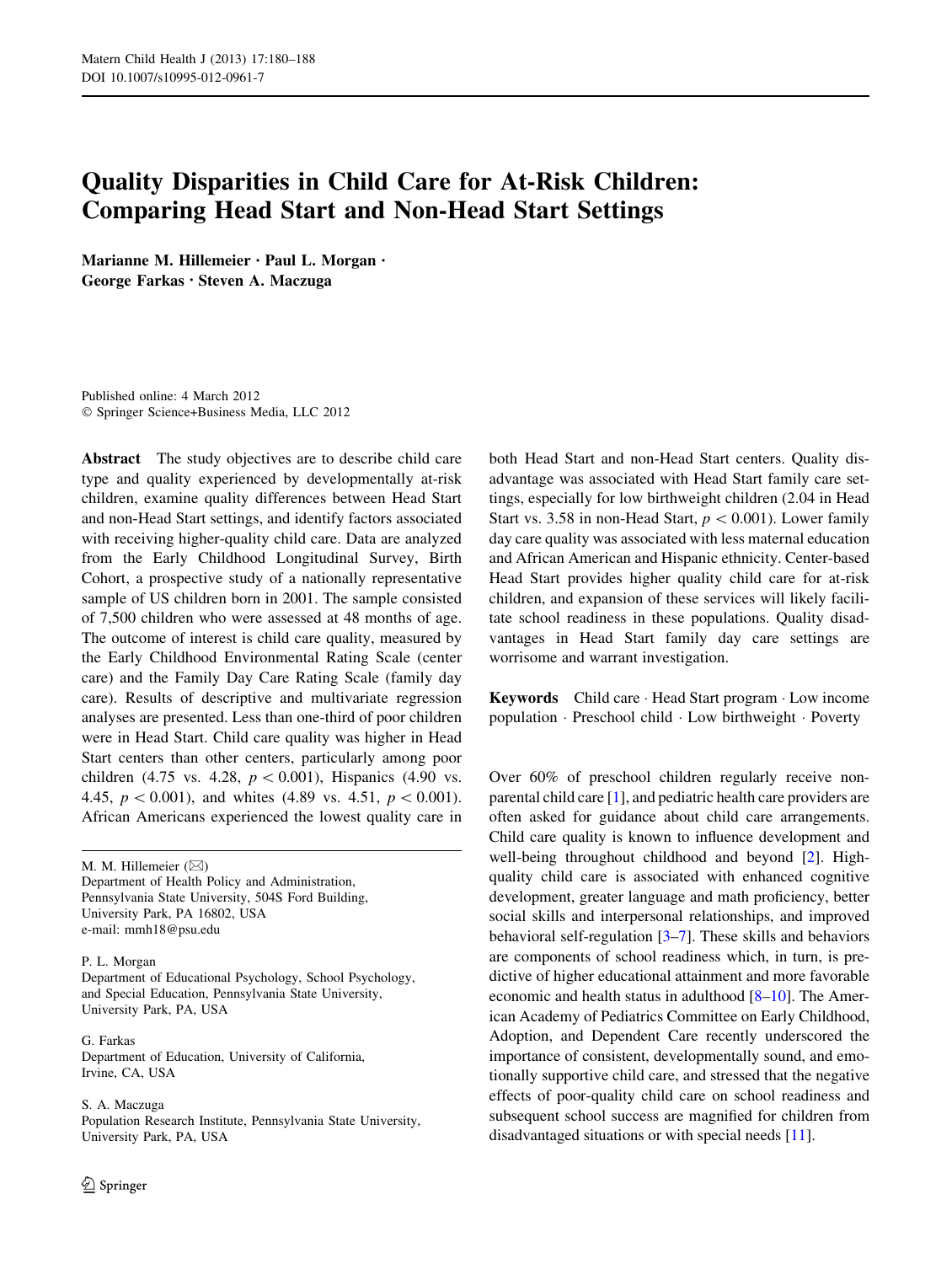While young children at risk of developmental delay due to low birthweight and/or disadvantaged family circumstances have been repeatedly shown to experience sustained benefits from enriching child care environments  $[12–14]$  $[12–14]$ , these populations do not consistently receive such care. Evidence from the NICHD Study of Early Child Care suggests that children in disadvantaged and race/ethnic minority families disproportionately experience poor quality child care [\[3](#page-7-0), [15\]](#page-7-0). The NICHD study also found that school readiness systematically varies across different types of child care settings. Children who attended child care centers showed better cognitive and language development relative to those in family day care and other home-based settings [\[16](#page-7-0)]. This is consistent with research findings that for preschool-age children, centers tend to rate more highly on global measures of quality and to be associated with aspects of higher quality including licensure/certification and more highly educated and trained caregivers [[17,](#page-7-0) [18\]](#page-7-0).

Child care is currently available in a wide variety of center-based, preschool, and family day care programs, and considerable past research has used a market selection perspective as a framework for examining which children are found in which type of care. For example, parents typically make greater efforts to find center-based child care for older preschoolers compared to younger infants [\[19](#page-7-0)]. Cost and accessibility are also important considerations [[17,](#page-7-0) [18\]](#page-7-0). While child care arrangements, like other services, are ultimately selected by families, the conceptual orientation guiding the present study focuses on limitations faced by families in poverty, who often live in lowresource neighborhoods that are socioeconomically and racially segregated. As Fuller et al. [\[28](#page-7-0)] discuss, because many lower income and minority families lack access to the full range of child care options due to lower accessibility and affordability, these parents are not free to choose care arrangements according to their preferences [\[18](#page-7-0)]. It follows, therefore, that the types and quality of child care received by these populations can be understood not solely from a traditional market selection perspective but rather from a disparity perspective that takes into account institutional organization and socioeconomic and cultural impediments that limit access to quality child care.

In addition, not all child care programs are designed to serve the special needs of at-risk children such as those born at low birthweight. Head Start is the major federally subsidized program addressing differential child care access by providing programs that integrate educational and supportive services into care for vulnerable young children [[20](#page-7-0)]. Head Start programs enroll both poor and non-poor children, although the majority live in disadvantaged families. Evaluations of samples of Head Start facilities characterize the child care quality as generally good [\[21](#page-7-0), [22](#page-7-0)]. At the population level, however, it is not known how the quality of child care received by children at developmental risk due to disadvantaged family circumstances and/or low birthweight compares with child care received by other children, and to what extent Head Start makes a difference in the quality of care available to these vulnerable sub-groups. Furthermore the Head Start program includes both center-based and family day care services. While a demonstration project conducted in 2000 concluded that family day care homes ''can meet Head Start standards of quality'' [\[23](#page-7-0)], relatively little research has focused on systematically evaluating the relative quality of Head Start family day care settings. There is currently insufficient evidence to guide pediatric health care providers in counseling families about optimal child care options, and particularly those families raising children who are at risk or have special needs.

This study analyzes new, nationally representative data from the Early Childhood Longitudinal Survey, Birth Cohort (ECLS-B). This prospective study was sponsored by the National Center for Educational Statistics. The ECLS-B included a population-based sample of children born in 2001 selected from birth certificates, with oversampling of children born at low birthweight. Assessments were conducted to measure health, development, and the receipt of health care, child care, and other services from birth through kindergarten entry.

The research objectives of this study are: (1) to determine the types and quality of child care settings currently experienced by populations of children at elevated risk of developmental delay as compared to child care settings experienced by other children; (2) to examine differences in child care quality between Head Start and non-Head Start settings for populations of children at elevated developmental risk; and (3) to identify characteristics that are associated with enrollment in higher-quality child care settings, focusing on aspects of socioeconomic position that may facilitate or impede access to quality child care.

## Methods

## Data

ECLS-B field staff interviewed parents and administered child assessments at 9, 24, 48, and 60 months of age. Data from birth certificates and from the 48 month data collection are included in the present analyses. Parent reports about child care arrangements at 48 months are available for 7,500 children with information on birthweight, poverty status, and race/ethnicity (see Table [1\)](#page-2-0). In accordance with ECLS-B confidentiality requirements [\(http://nces.ed.gov/](http://nces.ed.gov/ecls/birthdatainformation.asp) [ecls/birthdatainformation.asp](http://nces.ed.gov/ecls/birthdatainformation.asp)), this sample size and all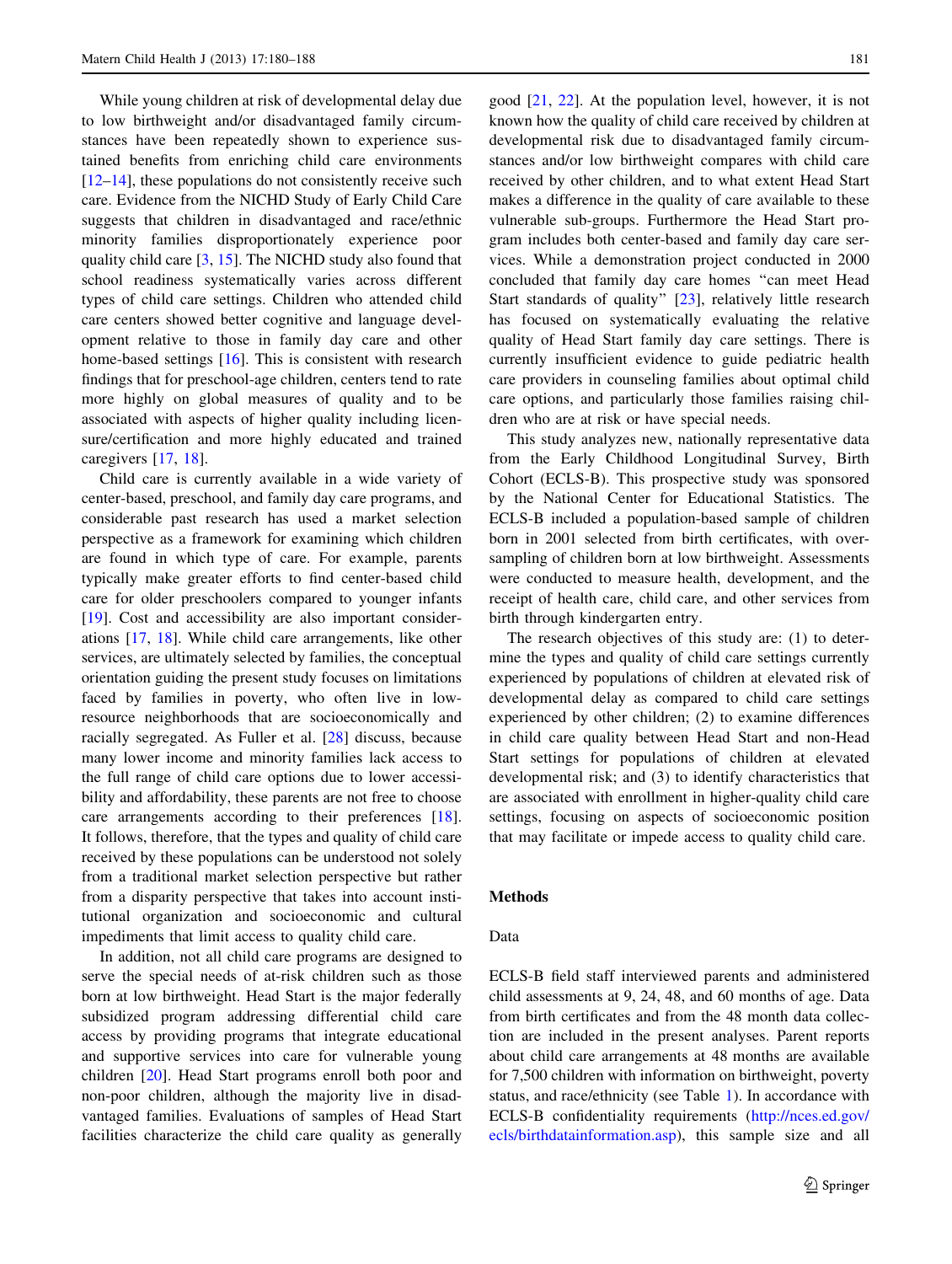| Child care setting             | Poor                  | Non-poor           | African<br>American   | Hispanic              | Asian               | Native<br>American | White              | <b>LBW</b>         | Not LBW               |
|--------------------------------|-----------------------|--------------------|-----------------------|-----------------------|---------------------|--------------------|--------------------|--------------------|-----------------------|
|                                | $N = 2.450$<br>$(\%)$ | $N = 5.100$<br>(%) | $N = 1.200$<br>$(\%)$ | $N = 1.450$<br>$(\%)$ | $N = 750$<br>$(\%)$ | $N = 150$<br>(%)   | $N = 3.350$<br>(%) | $N = 2,000$<br>(%) | $N = 5.550$<br>$(\%)$ |
| Head Start <sup>b</sup>        | $28.7^{\rm c,d}$      | 8.0                | $31.5^{\circ}$        | $22.0^\circ$          | 8.5                 | $31.2^e$           | 7.9                | $21.6$ $\rm{g}$    | 14.8                  |
| Non-Head Start<br>zcenter care | $26.3^{\rm d}$        | 56.3               | $37.8^{\circ}$        | $31.6^{\circ}$        | $59.2^{\circ}$      | $27.0^{\circ}$     | 54.9               | 43.8               | 46.4                  |
| Relative care                  | 15.0 <sup>d</sup>     | 11.9               | 13.6                  | $15.6^e$              | 13.1                | 13.0               | 11.1               | 12.0               | 12.9                  |
| Non-relative care              | 4.9 <sup>d</sup>      | 9.6                | $5.5^{\circ}$         | $6.3^e$               | $4.2^e$             | $5.2^{\circ}$      | 9.5                | 5.4                | 8.0                   |
| Parental care                  | $25.1^{\rm d}$        | 14.2               | 11.6                  | $24.7^{\circ}$        | 15.0                | 23.6               | 16.6               | 17.2               | 17.9                  |
|                                | 100                   | 100                | 100                   | 100                   | 100                 | 100                | 100                | 100                | 100                   |

<span id="page-2-0"></span>Table 1 Primary child care setting among 48 month olds by child characteristics  $(n = 7,500^a)$ 

Sample sizes are rounded to nearest 50 per ECLS-B data confidentiality requirements (see text)

**b** Includes both center-based and non-center-based Head Start settings

<sup>c</sup> All percentages are weighted to represent nationally representative estimates

<sup>d</sup> Difference in percentage between poor and non-poor groups significant at  $p < 0.05$  based on t test

<sup>e</sup> Difference in percentage between indicated group and whites significant at  $p < 0.05$  based on Scheffe's test

<sup>g</sup> Difference in percentage between low birthweight and non-low birthweight significant at  $p < 0.05$  based on Student t test

other unweighted sample sizes reported have been rounded to the nearest 50. Standardized observational ratings of the quality of child care settings were conducted for a randomly selected subsample of the ECLS-B cohort; analyses involving child care quality are restricted to those with complete data on quality of child care and other study variables ( $n = 1,550$ ).

## Measures

#### Child Care Quality

Two closely related measures of child care quality were analyzed. These measures were chosen because they include multiple dimensions of child care quality and have been widely used in previous research. A recent review [[24\]](#page-7-0) found positive relationships between child care quality measured by these environmental rating scales and child outcomes including scores on the Bayley Scales of Infant Development Mental Development Index, Woodcock-Johnson-R math achievement subsets, the Peabody Picture Vocabulary Test and other assessments of language and literacy development, and children's socio-emotional development and social competence.

Early Childhood Environmental Rating Scale, Revised Edition (ECERS-R) This observational measure of quality in center-based child care was developed and updated by Harms et al. [[25,](#page-7-0) [26\]](#page-7-0). ECLS-B study personnel completed the ECERS-R scale consisting of 43 items that yield an overall score and subscale scores measuring learning activities, listening and talking, program structure, interaction, personal care routines, and furnishings and display. Items are scored from 1 to 7 with descriptors for odd numbers such that  $1 =$ inadequate,  $3 = \text{minimal}$ ,  $5 = \text{good}$ , and  $7 = \text{excellent}$ care. Inter-rater reliability for the ECERS-R in this study was 96%.

Family Day Care Rating Scale (FDCRS-R) This instrument, developed by Harms and Clifford [\[27](#page-7-0)], measures quality in family day care settings and is similar in structure and administration to the ECERS-R. It contains 40 items grouped in subscales that include learning activities, language/reasoning, social development, basic care, and space and furnishings. The FDCRS-R is scored in a manner similar to the ECERS-R on a 1–7 scale. Inter-rater reliability for the FDCRS-R was 83%. The FDCRS-R and ECERS-R scores are not directly comparable, however, because the number and characteristics of some scale items differ, and previous research using principal components analysis identified slightly different underlying constructs [\[28](#page-7-0)].

Due to high data collection costs, child care settings for children in Alaska and Hawaii were excluded, as were cases where the sample child was in care less than 10 h per week or where the language of the care setting was not English or Spanish. The child care observation sample was also stratified to ensure sufficient numbers of settings for children living below the poverty level, between 100 and 150% of poverty, and  $>150\%$  of poverty. The participation rate among eligible centers was 64%, and reasons for noncompletion included provider refusal, center was closed for the summer at the time the observation was conducted, and unavailability of care provider. A small monetary incentive was provided to participating centers. Sampling weights provided in the ECLS-B dataset were used in the analyses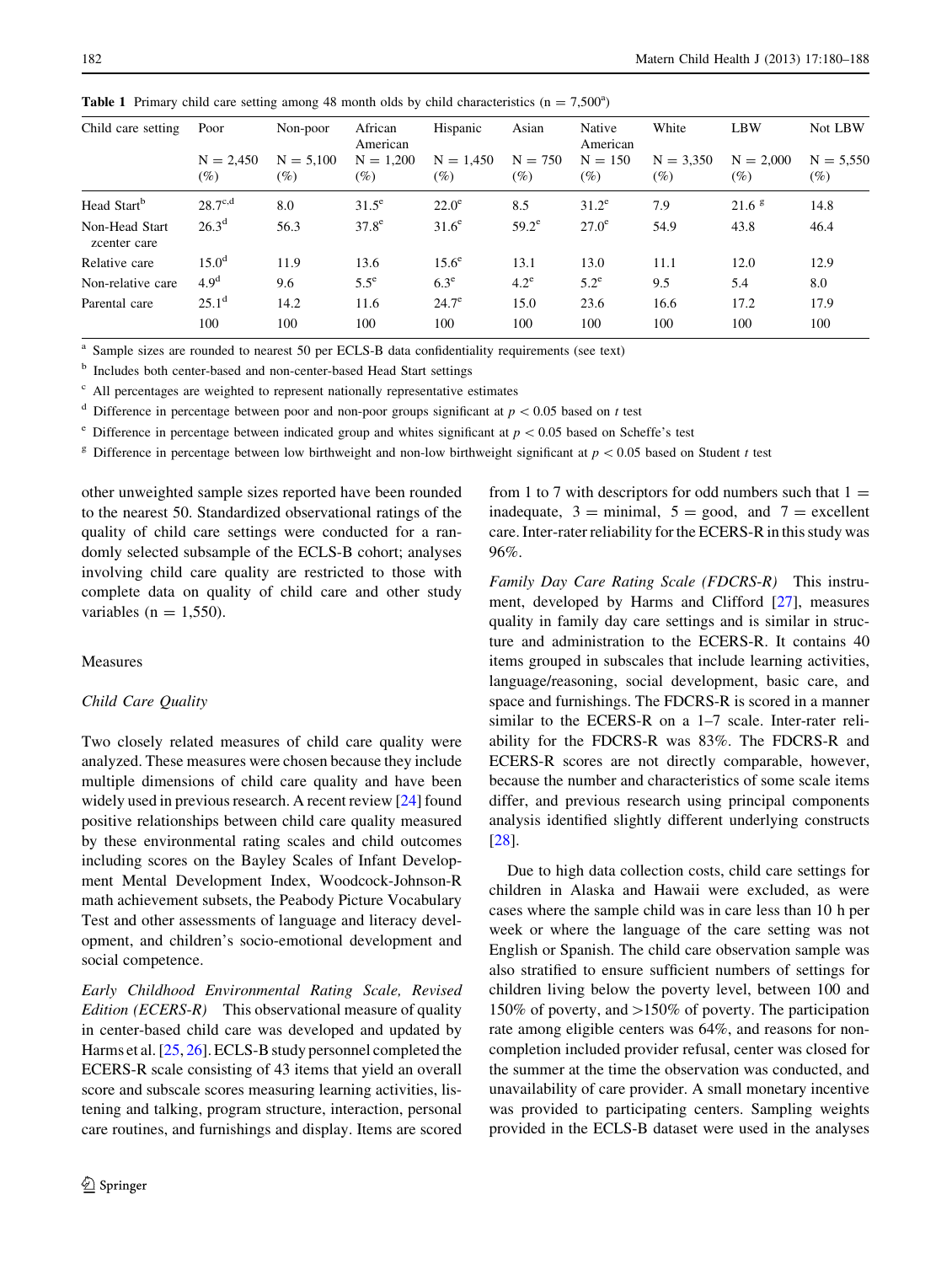to adjust for sample design and non-participation. Child care centers were visited throughout the time period between October of 2005 and June of 2006. The complete child care observation session, including the ECERS-R or FDCERS-R and other assessments, took approximately  $3\frac{1}{2}$  h to complete.

## Individual and Contextual Characteristics

Low Birthweight Birthweights  $\langle 2,500 \rangle$  grams were considered low birthweight.

Poverty Poverty status was determined using methodology that is standard in national surveys, based on family size and household income. Parents were asked about the size of the family living in the household, and also whether their annual household income was \$25,000 and less or greater than \$25,000; they were also asked detailed range questions within the broader range. Income at 48 months was used to classify families as being either in poverty or not in poverty by comparison to the relevant Federal poverty level threshold.

Race/Ethnicity Child race/ethnicity was ascertained from parent responses to questions providing a fixed set of categories, with the option to choose more than one race. Race/ethnic categories included white, African American, Hispanic, Asian, Native American, and other/mixed race. In the analyses of child care quality, Native American and other/mixed race were excluded due to small numbers of children.

Child Sex Females were the reference category.

Child Age Because some children were assessed before or after 48 months of age, age in months was included as a control.

Mother's Education Mother's education was classified as: (1)  $\leq$ 8th Grade; (2) 9–12th Grade; (3) High School graduate; (4) Some college; (5) College graduate (reference).

Marital Status Mothers were coded as married or unmarried at 48 months, with married as the reference.

Mother's Employment Mothers were classified as employed full-time (35+ h/week), part-time ( $\langle$ 35 h/week), or not employed (reference).

Region of Residence Residential location was classified as Midwest, South, West, or North (reference).

Rurality Based on 2000 US Census definitions, ECLS-B classifies residence as: (1) urban, inside an urbanized area; (2) urban, inside an urban cluster; or (3) rural. For this analysis, the two urban classifications were combined to create a rural/urban variable, with urban as reference.

Head Start Child care settings are identified as either Head Start or not Head Start settings. The vast majority of children in Head Start programs live in families who are below the federal poverty threshold, but program guidelines specify that up to 10% of children enrolled in a Head Start program can come from families with incomes above 130% of the poverty threshold.

## Analyses

Frequency distributions for types of primary child care settings at 48 months were computed by poverty, race/ ethnicity, and birthweight status. Mean quality of child care scores and standard deviations were computed for each risk category, for the full sample and separately for Head Start and non-Head Start center and family day care facilities. The significance of differences in means was determined by t tests. Ordinary least squares regression models were estimated with quality of family day care score (FDCRS-R) as the dependent variable. All analyses were weighted, and were conducted using SAS version 9.1.8 software. This research was approved by the Pennsylvania State Human Subjects Institutional Review Board (IRB).

#### Results

Table [1](#page-2-0) displays the primary child care settings experienced by children with different risk characteristics at 48 months. As expected based on program eligibility requirements, poor children were more likely to enroll in Head Start than nonpoor children (28.7 vs.  $8.0\%, p < 0.05$ ), however it is notable that the Head Start program reached fewer than one-third of all poor children. Considerable race/ethnic variation was seen in child care settings. Those most likely to be enrolled in Head Start were African Americans (31.5%), and Native Americans (31.2%), while only 7.9% of the white population was enrolled ( $p < 0.05$ ). Although Hispanic families experience similar rates of economic disadvantage as African American families [[29\]](#page-7-0), Hispanic children are much less likely to be in Head Start [22.0 vs. 31.5% ( $p < 0.05$ )], and more likely to be in parental care  $(24.7 \text{ vs. } 11.6\%).$ Approximately one-fifth of children born at low birthweight were enrolled in Head Start. The majority of white and nonpoor children received child care primarily in non-Head Start centers. The largest percentages of children experiencing only parental care were seen among those in poverty (25.1%), Hispanics (24.7%), and Native Americans (23.6%).

Mean quality of care ratings are presented by risk category in Table [2](#page-4-0). Looking first at center care, overall quality scores are similar for poor compared to non-poor children and for non-White compared to White children, but are somewhat lower for children born at low birthweight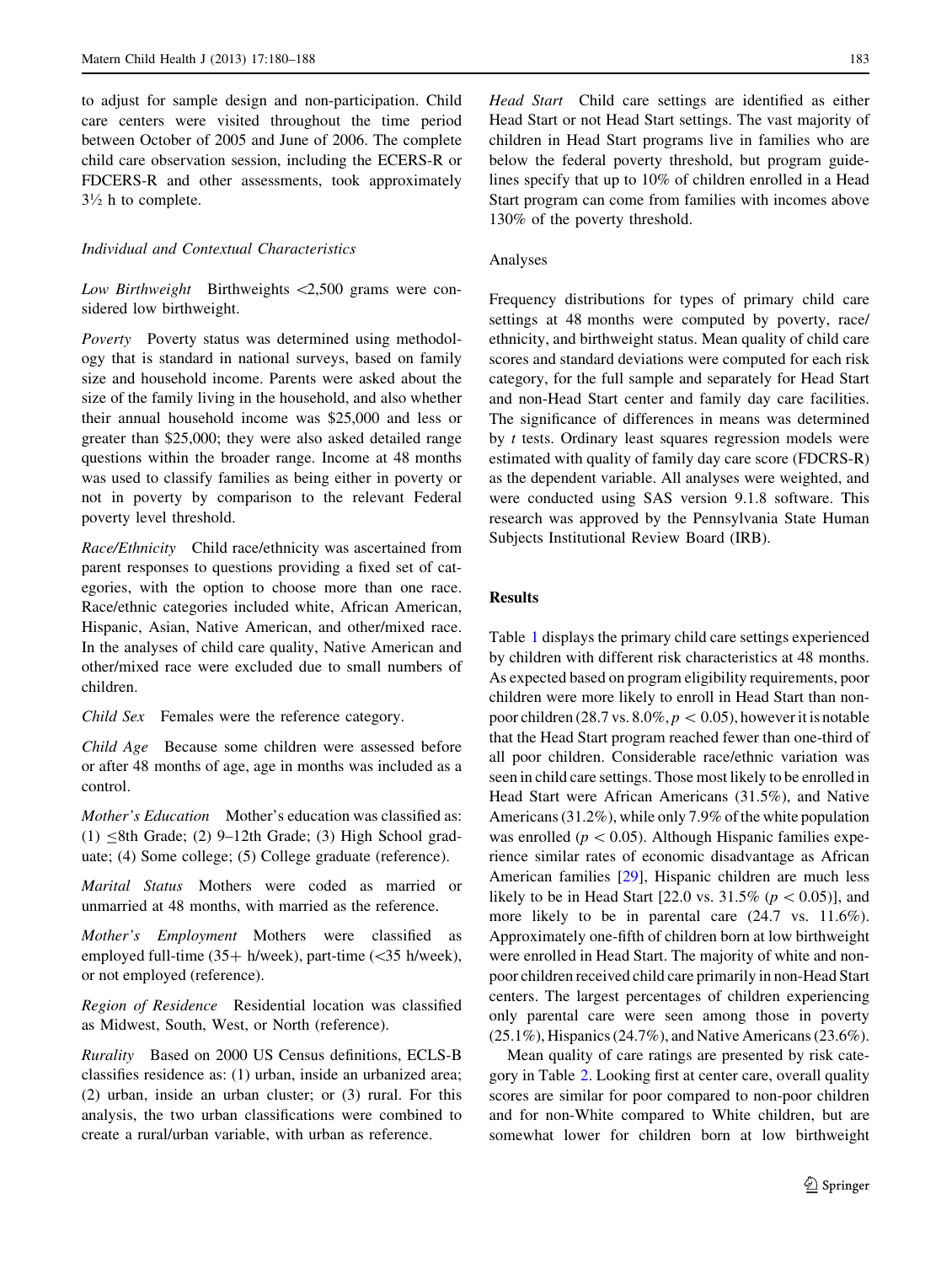|                     | Center care<br>$(n = 1,250^{\circ})$ |                  | Family day<br>care $(n = 300)$ |            |  |
|---------------------|--------------------------------------|------------------|--------------------------------|------------|--|
|                     | Mean quality<br>score                | STD <sup>d</sup> | Mean quality<br>score          | <b>STD</b> |  |
| Poor                | 4.55                                 | 0.97             | $2.86^e$                       | 1.08       |  |
| Non-Poor            | 4.58                                 | 1.05             | 3.65                           | 1.06       |  |
| Non-White           | 4.54                                 | 1.03             | 2.88 <sup>e</sup>              | 0.99       |  |
| White               | 4.60                                 | 0.99             | 3.75                           | 1.06       |  |
| Low Birthweight     | 4.46                                 | 0.98             | 3.40                           | 1.22       |  |
| Non-Low Birthweight | 4.58                                 | 1.03             | 3.41                           | 1.07       |  |

<span id="page-4-0"></span>Table 2 Mean overall quality of care by child characteristics in center care<sup>a</sup> and family day care<sup>b</sup> settings

<sup>a</sup> Center-based quality of care measured by the Early Childhood Environment Rating Scale (ECERS-R) [\[21,](#page-7-0) [22\]](#page-7-0)

<sup>b</sup> Family-based quality of care measured by the Family Day Care Rating Scale (FDCRS-R) [\[23\]](#page-7-0)

<sup>c</sup> Sample sizes rounded to nearest 50 per ECLS-B data confidentiality requirements (see text)

<sup>d</sup> STD refers to standard deviation

 $e^e$  Between groups, Student t test;  $p < 0.001$ 

relative to other children (4.46 vs. 4.58), although this difference is not significant. Quality ratings varied more greatly in family day care homes than in centers. The mean quality rating of 2.86 among poor children is nearly a full point lower than the rating among non-poor children of 3.65  $(p<0.001)$ , and a similar discrepancy is found among non-White compared with White children (2.88 vs. 3.75;  $p<0.001$ ). This is close to a one standard deviation difference in quality. The corresponding effect sizes (Cohen's d values) are .74 and .85, respectively, which indicate large differences.

Table 3 presents mean quality scores for Head Start and non-Head Start center-based and family day care settings calculated separately by poverty status, race/ethnicity, and birthweight category. Looking first at center care, mean child care quality ratings are consistently higher in Head Start as compared to non-Head Start for all groups. Statistically significant differences are seen favoring Head Start centers among poor children (4.75 vs. 4.28), Hispanics (4.90 vs. 4.45), Asians (4.76 vs. 4.43), whites (4.89 vs. 4.51), and non-low birthweight children (4.77 vs. 4.48). Among race/ ethnic groups, center care for African American children is rated lowest in quality in both Head Start and non-Head Start settings. Poor children in non-Head Start centers also experience care of significantly lower quality than non-poor children (4.28 vs. 4.55). These results are consistent with the view that neighborhoods in which African American families reside are comparatively more constrained regarding high-quality child care options.

The lower part of Table 3 provides mean quality scores for family day care settings. In contrast to findings for centers, a quality disadvantage is associated with Head Start in family day care. The quality gap is particularly large for low birthweight children in family day care, where the mean quality score of 2.04 in Head Start is significantly lower than the mean of 3.58 in non-Head Start

| <b>Table 3</b> Comparison of child<br>care quality by child                                                                                                                                                                                                                             |                                        | Head Start (HS)       |                  | Non-Head Start (nonHS) |            | $HS$ -non $HS$          |  |
|-----------------------------------------------------------------------------------------------------------------------------------------------------------------------------------------------------------------------------------------------------------------------------------------|----------------------------------------|-----------------------|------------------|------------------------|------------|-------------------------|--|
| characteristics in Head Start and<br>non-Head Start Centers <sup>a</sup> and<br>family day care <sup>b</sup>                                                                                                                                                                            |                                        | Mean quality<br>score | STD <sup>d</sup> | Mean quality<br>score  | <b>STD</b> | difference<br>$p$ value |  |
|                                                                                                                                                                                                                                                                                         | I. Center care ( $n = 1,250^{\circ}$ ) |                       |                  |                        |            |                         |  |
|                                                                                                                                                                                                                                                                                         | Poor children                          | 4.75                  | 0.87             | 4.28                   | 1.04       | < 0.001                 |  |
|                                                                                                                                                                                                                                                                                         | Non-poor children                      | 4.74                  | 1.02             | 4.55                   | 1.05       | ns <sup>e</sup>         |  |
|                                                                                                                                                                                                                                                                                         | African American                       | 4.47                  | 1.00             | 4.32                   | 1.17       | ns                      |  |
|                                                                                                                                                                                                                                                                                         | Hispanic                               | 4.90                  | 0.76             | 4.45                   | 1.09       | < 0.001                 |  |
|                                                                                                                                                                                                                                                                                         | Asian                                  | 4.76                  | 0.80             | 4.43                   | 0.97       | 0.04                    |  |
| <sup>a</sup> Center-based quality of care<br>measured by the Early<br>Childhood Environment Rating<br>Scale (ECERS-R) [21, 22]                                                                                                                                                          | White                                  | 4.89                  | 0.79             | 4.51                   | 1.02       | < 0.001                 |  |
|                                                                                                                                                                                                                                                                                         | Low birthweight                        | 4.55                  | 0.92             | 4.40                   | 1.01       | ns                      |  |
|                                                                                                                                                                                                                                                                                         | Non-low birthweight                    | 4.77                  | 0.90             | 4.48                   | 1.07       | < 0.001                 |  |
| <sup>b</sup> Family-based quality of care<br>measured by the Family Day<br>Care Rating Scale (FDCRS-R)<br>$\lceil 23 \rceil$<br><sup>c</sup> Sample sizes rounded to<br>nearest 50 per ECLS-B data<br>confidentiality requirements<br>(see text)<br><sup>d</sup> STD refers to standard | II. Family day care $(n = 300)$        |                       |                  |                        |            |                         |  |
|                                                                                                                                                                                                                                                                                         | Poor children                          | 2.74                  | 1.21             | 2.89                   | 1.05       | ns                      |  |
|                                                                                                                                                                                                                                                                                         | Non-poor children                      | 2.75                  | 0.67             | 3.70                   | 1.07       | < 0.001                 |  |
|                                                                                                                                                                                                                                                                                         | African American                       | 2.37                  | 0.56             | 2.82                   | 0.86       | ns                      |  |
|                                                                                                                                                                                                                                                                                         | Hispanic                               | 2.18                  | 0.50             | 2.96                   | 1.05       | ns                      |  |
|                                                                                                                                                                                                                                                                                         | Asian                                  | 2.66                  | 1.15             | 3.40                   | 0.99       | ns                      |  |
|                                                                                                                                                                                                                                                                                         | White                                  | 3.26                  | 0.85             | 3.79                   | 1.07       | ns                      |  |
|                                                                                                                                                                                                                                                                                         | Low birthweight                        | 2.04                  | 0.90             | 3.58                   | 1.19       | < 0.001                 |  |
| deviation<br><sup>e</sup> Not statistically significant                                                                                                                                                                                                                                 | Non-low birthweight                    | 2.80                  | 0.97             | 3.48                   | 1.07       | 0.003                   |  |
|                                                                                                                                                                                                                                                                                         |                                        |                       |                  |                        |            |                         |  |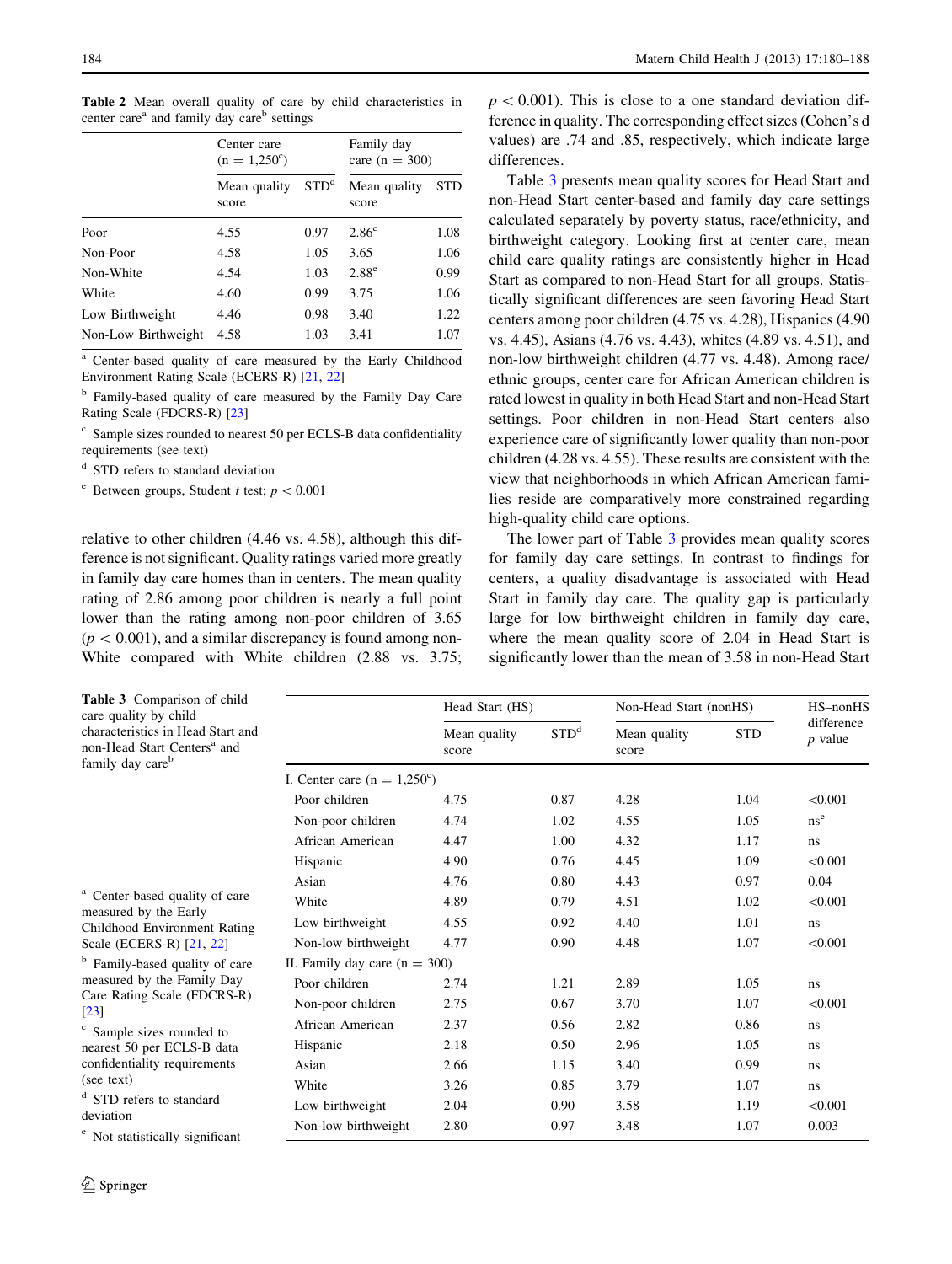settings ( $p \lt 0.001$ ). As was the case for center care, family day care ranks among the lowest quality for African American children compared with white children in both Head Start and non-Head Start facilities; Head Start family day care settings for Hispanic children are also of significantly poorer quality than those of white children. A large disadvantage is also seen for poor children in non-Head Start facilities (2.89 vs. 3.70).

Because the overall disparities in child care quality by poverty and race/ethnicity were most pronounced in family day care settings (see Table [2](#page-4-0)), regression models were estimated to quantify the association of various characteristics with receipt of higher quality family day care services. In Model 1 of Table 4, poverty status is included as the only covariate, and the negative and statistically significant coefficient is consistent with the quality disadvantage seen among poor children in the bivariate analysis. Model 2 adds a group of sociodemographic, birth-related, and child care variables to the regression. This model reveals that the association between poverty and lower quality child care can largely be accounted for by the included covariates. For example, location in the Southern region is significantly associated with lower quality family day care. However, the strongest effects are seen for mothers' education, which shows a graded relationship such that increasing education is associated with higher quality child care. Race/ethnicity is also a significant factor, with African American and Hispanic children experiencing significantly lower care quality even after controlling for poverty, mother's education and the other covariates. After taking geographic and sociodemographic factors into account, Head Start family day care settings continue to be significantly associated with lower quality ratings.

## Discussion and Conclusions

Utilizing a nationally representative dataset, this study provides new information about the types and quality of child care settings currently experienced by populations of children at elevated risk of developmental delay, and how the quality of Head Start programs compares to other types of child care. Several key themes that emerge from the analyses are discussed below.

Head Start centers provide a means of accessing high quality child care for at-risk populations of children, but reach comparatively few children who could benefit from them

The analyses of center-based child care quality were remarkable in that not only did Head Start programs do as well as non-Head Start programs, they were superior and especially so for groups of children most likely to need

Table 4 OLS regression modeling child care quality in family day care<sup>a</sup> (n =  $300<sup>b</sup>$ )

|                                        | Family day care<br>quality score |                      |  |
|----------------------------------------|----------------------------------|----------------------|--|
|                                        | Model 1                          | Model 2              |  |
| Intercept                              | $3.64^e$                         | 2.51 <sup>d</sup>    |  |
| Poor at 48 months                      | $-0.78^{\rm e}$                  | $-0.14$              |  |
| Head Start at 48 months                |                                  | $-0.48^{\circ}$      |  |
| Male                                   |                                  | $-0.07$              |  |
| Low birthweight                        |                                  | 0.12                 |  |
| Child age in months at 48 months       |                                  | 0.03                 |  |
| African American                       |                                  | $-0.56^{\rm d}$      |  |
| Hispanic                               |                                  | $-0.54$ <sup>d</sup> |  |
| Asian                                  |                                  | $-0.34$              |  |
| Other/Mixed race                       |                                  | $-0.32$              |  |
| Mother's education, 8th grade or below |                                  | $-0.89^{\rm d}$      |  |
| Mother's education, 9th–12th grade     |                                  | $-0.67^{\rm d}$      |  |
| Mother's education, high school grad   |                                  | $-0.64^e$            |  |
| Mother's education, some college       |                                  | $-0.32^{\circ}$      |  |
| Not married at 48 months               |                                  | $-0.11$              |  |
| Mother's employment, part time         |                                  | 0.26                 |  |
| Mother's employment, full time         |                                  | 0.28                 |  |
| Mid-West                               |                                  | $-0.19$              |  |
| South                                  |                                  | $-0.49^{\circ}$      |  |
| West                                   |                                  | 0.20                 |  |
| Rural                                  |                                  | 0.20                 |  |
| $R^2$                                  | 0.109                            | 0.325                |  |

<sup>a</sup> Family-based quality of care measured by the Family Day Care Rating Scale (FDCRS-R) [\[23\]](#page-7-0)

<sup>b</sup> Sample size is rounded to nearest 50 per ECLS-B data confidentiality requirements (see text)

them. Particularly among disadvantaged children, average care in the non-Head Start centers was significantly lower in quality than care in Head Start centers. Since highquality child care has been shown to improve long-term developmental outcomes [[2\]](#page-7-0), this is good news for potentially vulnerable children who are enrolled in Head Start centers. In addition, Head Start regulations require that all children receive a standardized health and developmental screening within 45 days of enrollment, and that further diagnostic testing, examination, and treatment by an appropriate licensed or certified professional be obtained for each child with an observable, known or suspected health or developmental problem. The regulations also require that health services in Head Start settings be supported by staff or consultants with appropriate training to deal with these issues. These requirements are aimed at

 $p < 0.05$ 

 $p < 0.01$ 

 $p < 0.001$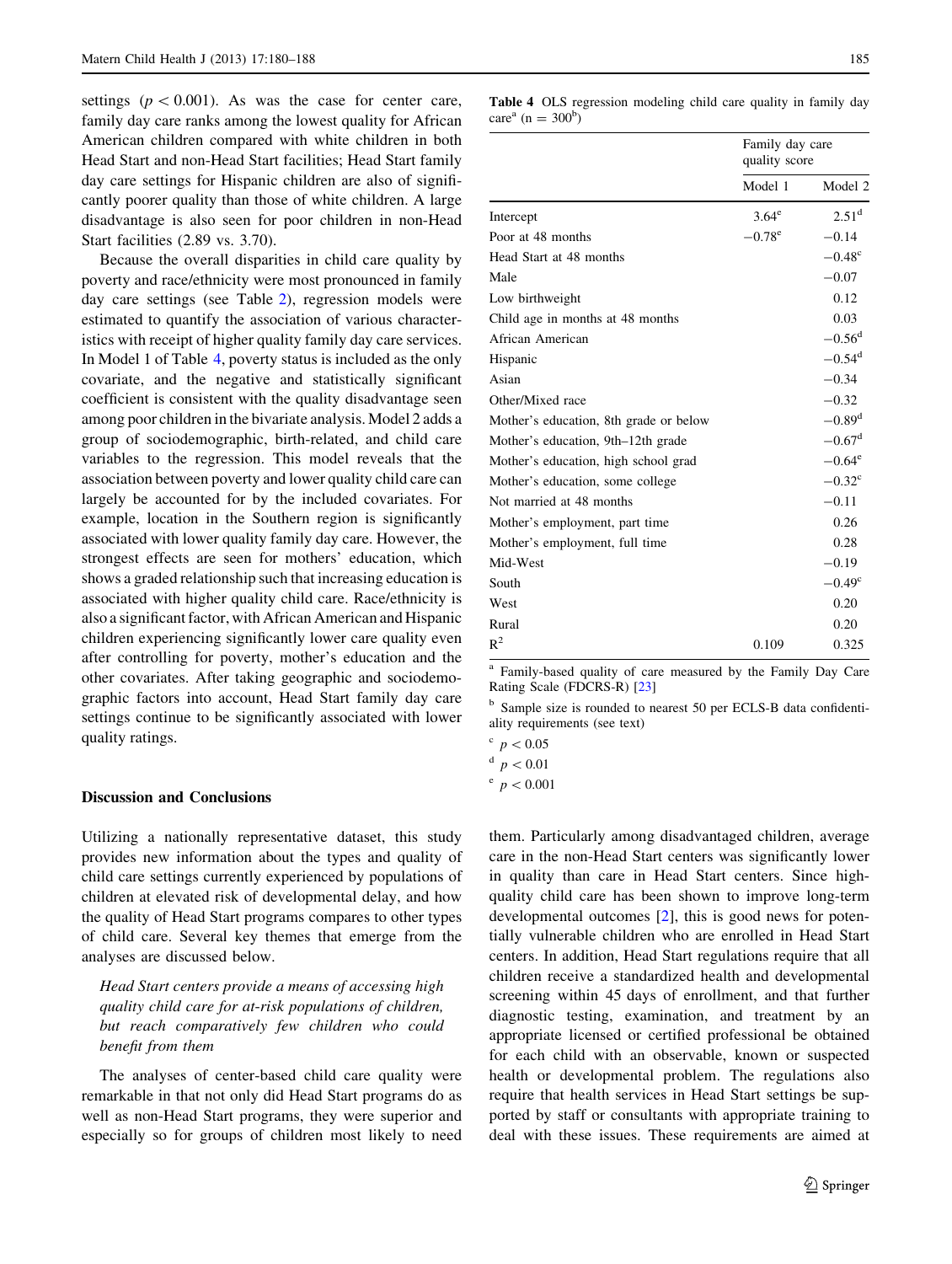ensuring that needed supports are in place to care for developmentally at-risk children such as those born at low birthweight.

Unfortunately, however, the findings also underscore the comparative disadvantage experienced by many at-risk children who are eligible but not enrolled. Our nationally representative estimates suggest that Head Start programs reach less than one-third of impoverished children and only about one-fifth of those born at low birthweight. While some eligible families may have intentionally chosen other child care options, lack of capacity is an important factor in light of a recent federal study finding that a majority of the Head Start programs contacted had waiting lists [\[30](#page-7-0)]. Although funding for Head Start was recently increased by \$122 million through enactment of Public Law 111-117 in December of 2009, those funds are designated to offset cost of living increases and existing operating expenses rather than to increase the enrollment capacity.

## Race/ethnic disparities in child care quality are present across types of child care settings, with African American and Hispanic children most likely to experience lower-quality child care

Findings from the present study are consistent with previous research indicating that African American children are generally enrolled in child care that is of comparatively lower quality. For example, child care data from the Cost, Quality, and Outcomes Project and the NICHD Study of Early Child Care examined by Burchinal and Cryer [\[31](#page-8-0)] demonstrated that caregiving environments of African American children received lower quality ratings than those of white children in both studies. Aspects of care quality evaluated included caregiver responsiveness and sensitivity, qualities known to be associated with optimal facilitation of child development and school readiness. Consistent with a disparities perspective, these results can be interpreted as evidence that residential location in comparatively resource-poor and segregated neighborhoods limits the ability of minority families to secure highquality child care for their children. Although individual factors such as higher maternal education are generally associated with better child care quality, personal characteristics and preferences can be of limited influence in circumstances where the range of child care options is constrained by institutional organization. Given the current emphasis on reducing racial gaps in school achievement, increasing African American and Hispanic children's access to high quality child care should be an integral part of the policy approach to this issue  $[32-34]$ .

Head Start family day care programs do not appear to provide quality advantages for at-risk children, and this warrants further investigation

The delivery of Head Start services in family day care homes began in the mid-1980s to meet the needs of families facing constraints to center-based care including lack of transportation and incompatible work hours [\[35](#page-8-0)]. A federally-funded demonstration project evaluating Head Start services in family child care home settings published in 2000 concluded that family child care homes appeared to provide a viable option for delivering Head Start services, especially in more remote rural areas and among families who need extended hours of care for their children [\[35](#page-8-0)]. While overall quality ratings were not statistically different between family child care homes and center classrooms in that study, in comparison to family settings the centers were more likely be in compliance with several indicators that generally correspond to items in the ECERS-R including having equipment and materials accessible and inviting to children, keeping the premises clean and free of hazardous materials, and having appropriately sized furniture and utensils. This is consistent with descriptive analyses in the present study which suggest that low birthweight children experience lower quality care in Head Start family day care settings compared to non-Head Start family settings. This difference is also apparent among non-poor children, and while this group is not the focus of the present research, the finding raises concern about Head Start family day care settings more generally. The multivariate results indicate that Head Start family day care programs had lower overall quality scores compared to non-Head Start family-based settings, even after taking family characteristics and residential location into account, suggest that further evaluation may be needed to identify potential areas for quality improvement. Attention to state licensing regulations and accreditation standards for child care facilities is also warranted, as stricter requirements are known to be drivers of quality improvement [\[36,](#page-8-0) [37](#page-8-0)].

The analyses presented are subject to limitations, including the size of the sample for some subgroups of interest. Although the ECLS-B oversampled children who were born at low birthweight, for example, the numbers of these children in each child care setting were comparatively small. This is the result of the ECLS-B collecting child care services data for only a subgroup of settings. Larger sample sizes would allow for more precise estimates and might reveal important differences experienced by low birthweight and other subgroups of children. It is also the case that approximately one-third of the child care centers selected for observation were not visited, due to refusals, unavailability, or other issues. Although statistical weights were incorporated into the analyses, bias could have been introduced due to non-response. It would also be helpful to know more about variation among Head Start facilities, particularly regarding the degree to which they adhered to federally established program guidelines. Parents' preferences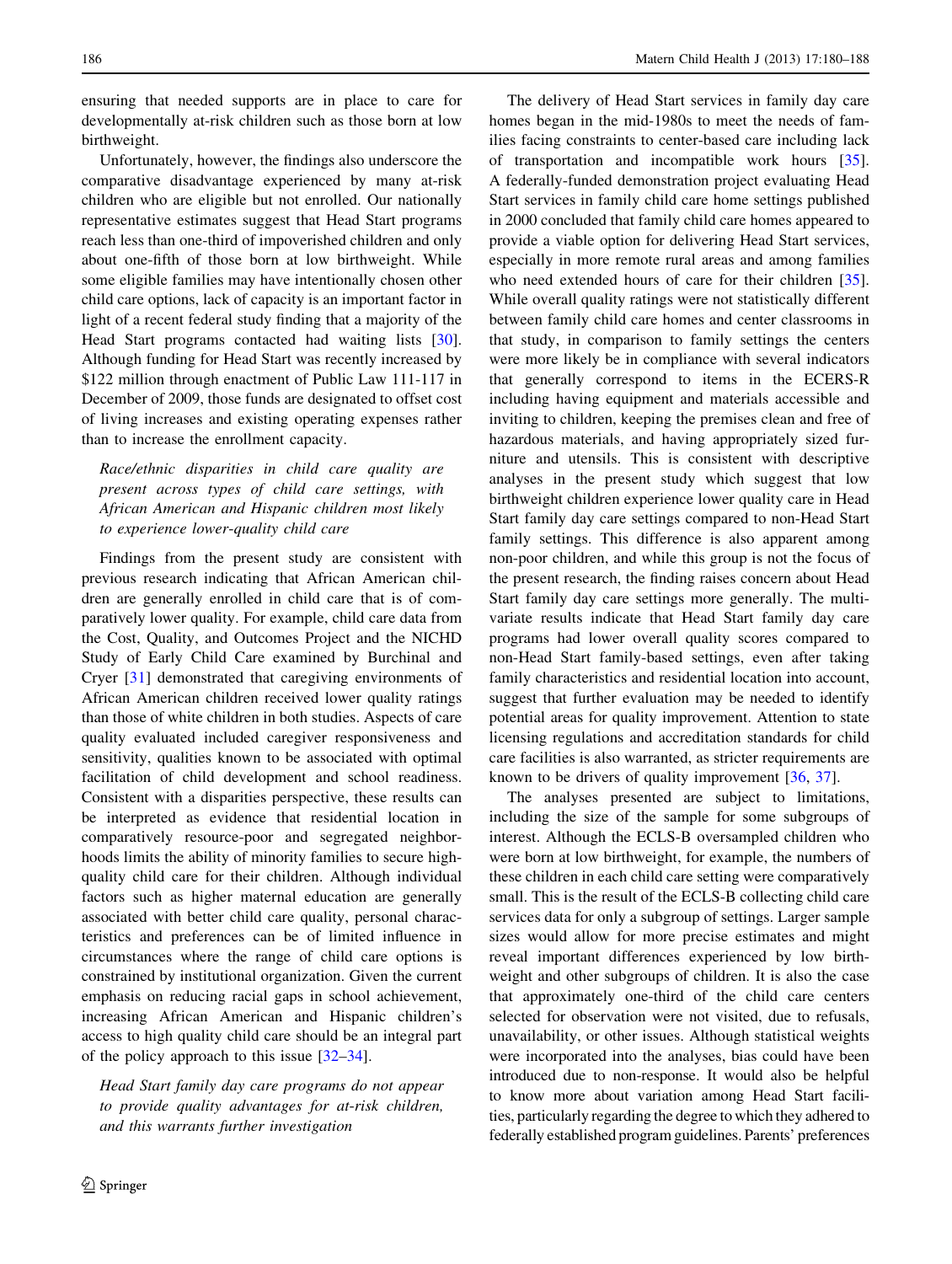<span id="page-7-0"></span>and decision-making processes regarding child care are also important factors not assessed in ECLS-B.

In conclusion, population-based evidence confirms that center-based Head Start programs generally provide comparatively higher quality child care for groups of children at developmental risk and particularly those in poverty. Expansion of these programs will likely result in greater promotion of school readiness in at-risk populations, which will in turn foster higher ultimate educational attainment and greater long-term well-being. However, family day care facilities sponsored by Head Start were shown to be of lower quality than non-Head Start facilities, a finding that should be investigated further.

Acknowledgments This research was supported by grant number R21 HD058124 from the Eunice Kennedy Shriver National Institute of Child Health and Human Development. This sponsor played no role in the study design, data collection, analysis and interpretation, writing of the report, or decision to submit the manuscript for publication.

### References

- 1. Federal Interagency Forum on Child and Family Statistics. (2009). America's children: Key indicators of well-being, 2009. Washington DC: US Government Printing Office.
- 2. Vandell, D. L., Burchinal, M., Vandergrift, N., Belsky, J., & Steinberg, L. (2010). NICHD Early Child Care Research Network. Do effects of early child care extent to age 15 years? Results from the NICHD study of early child care and youth development. Child Development, 81(3), 737–756.
- 3. NICHD Early Child Care Research Network. (2006). Child-care effect sizes for the NICHD Study of Early Child Care and Youth Development. American Psychologist, 61(2), 99–116.
- 4. Love, J. M., Harrison, L., Sagi-Schwartz, A., van IJzendoorn, M. H., Ross, C., & Ungerer, J. A. (2003). Child care quality matters: How conclusions may vary with context. Child Development, 74(4), 1021–1033.
- 5. Belsky, J. (2006). Early child care and early child development: Major findings of the NICHD study of early child care. European Journal of Developmental Psychology, 3(1), 95–110.
- 6. Peisner-Feinberg, E. S., Burchinal, M. R., Clifford, R. M., Culkin, M. L., Howes, C., Kagan, S. L., et al. (2001). The relation of preschool child-care quality to children's cognitive and social developmental trajectories through second grade. Child Development, 72(5), 1534–1553.
- 7. Burchinal, M. R., Roberts, J. E., Riggin, R., Jr, Zeisel, S. A., Neebe, E., & Bryant, D. (2000). Relating quality of center-based child care to early cognitive and language development longitudinally. Child Development, 71(2), 339–357.
- 8. Duncan, G. J., Dowsett, C. J., Claessens, A., & Magnuson, K. A. (2007). School readiness and later achievement. Developmental Psychology, 43(6), 1428–1446.
- 9. Hertzman, C., Power, C. A life course approach to health and human development. In J. Heymann, C. Hertzman, M. L. Barer, R. G. Evans (Eds). Healthier societies: From analysis to action (pp. 83–106). New York NY: Oxford University Press.
- 10. Belsky, J., Vandell, D. L., Burchinal, M., Clarke-Stewart, K. A., McCartney, K., & Owen, M. T. (2007). Are there long-term effects of early child care? Child Development, 78(2), 681–701.
- 11. American Academy of Pediatrics CoEC. (2005). Adoption, and dependent care. Quality early education and child care from birth to kindergarten. Pediatrics, 115(1), 187–191.
- 12. Campbell, F. A., Pungello, E. P., Miller-Johnson, S., Burchinal, M., & Ramey, C. T. (2001). The development of cognitive and academic abilities: Growth curves from an early childhood educational experiment. Developmental Psychology, 37(2), 231–242.
- 13. McCormick, M. C., McCarton, C., Tonascia, J., & Brooks-Gunn, J. (1993). Early educational intervention for very low birth weight infants: Results from the Infant Health and Development Program. Journal of Pediatrics, 123(4), 527–533.
- 14. Schweinhart, L. J., Montie, J., Xiang, Z., Barnett, W. S., Belfield, C. R., & Nores, M. (2005). Lifetime effects: The HighScope Perry Preschool study through age 40. Ypsilanti MI: Monographs of the HighScope Educational Research Foundation.
- 15. NICHD Early Child Care Research Network. (2002). Early child care and children's development prior to school entry: Results from the NICHD Study of Early Child Care and Youth Development. American Educational Research Journal, 39, 133–164.
- 16. NICHD Early Child Care Research Network. (2004). Type of child care and children's development at 54 months. Early Childhood Research Quarterly, 19(2), 203–230.
- 17. Dowsett, C. J., Huston, A. C., & Imes, A. E. (2008). Structural and process features in three types of child care for children from high and low income families. Early Childhood Research Quarterly, 23(1), 69–93.
- 18. Fuller, B., Kagan, S. L., Caspary, G. L., & Gauthier, C. A. (2002). Welfare reform and child care options for low-income families. Future Child, 12(1), 96–119.
- 19. Laughlin, L. (2006). Who's minding the kids? Child care arrangements: Spring 2005/summer. Current Population Reports, 2010, P70–P121.
- 20. USDHHS Administration for Children and Families. About the Office of Head Start. [http://www.acf.hhs.gov/programs/ohs/about/](http://www.acf.hhs.gov/programs/ohs/about/index.html) [index.html](http://www.acf.hhs.gov/programs/ohs/about/index.html) accessed January 18, 2012.
- 21. Administration for Children and Families. (1998). Head start performance measures: Second progress report. Washington DC: US DHHS.
- 22. Administrations for Children and Families. (2006). Faces findings: New research on head start outcomes and program quality. Washington DC: USDHHS.
- 23. USDHHS Administration for Children and Families. (2000). Evaluation of Head Start family day care demonstration: Final report. Washington DC.
- 24. Clifford, R. M., Reszka, S. S., Rossbach, H. G. (2010). Reliability and validity of the Early Childhood Environment Rating Scale. Available at: [http://ersfpguncedu/sites/ersfpguncedu/files/](http://ersfpguncedu/sites/ersfpguncedu/files/ReliabilityEcerspdf) [ReliabilityEcerspdf](http://ersfpguncedu/sites/ersfpguncedu/files/ReliabilityEcerspdf).
- 25. Harms, T., Clifford, R. M., & Cryer, D. (1998). Early childhood environmental rating scale-revised edition. New York: Teachers College Press.
- 26. Harms, T., Clifford, R. M., & Cryer, D. (2005). Early childhood environmental rating scale–revised edition. New York, NY: Teachers College Press.
- 27. Harms, T., & Clifford, R. M. (1989). Family day care rating scale. New York, NY: Teachers College Press.
- 28. Fuller, B., Kagan, S. L., Loeb, S., & Chang, Y. W. (2004). Child care quality: Centers and home settings that serve poor families. Early Childhood Research Quarterly, 19, 505–527.
- 29. US Census Bureau. (2009). Current Population Survey, 2009 Annual Social and Economic Supplement. Available at: [http://](http://www.census.gov/hhes/www/cpstables/032009/pov/new03_100.htm) [www.census.gov/hhes/www/cpstables/032009/pov/new03\\_100.htm.](http://www.census.gov/hhes/www/cpstables/032009/pov/new03_100.htm)
- 30. Kutz, G. D. Undercover testing finds fraud and abuse at selected Head Start centers. Washington DC: US Government Accountability Office, GAO-10-733T; 2010 Contract No.: Document Number.